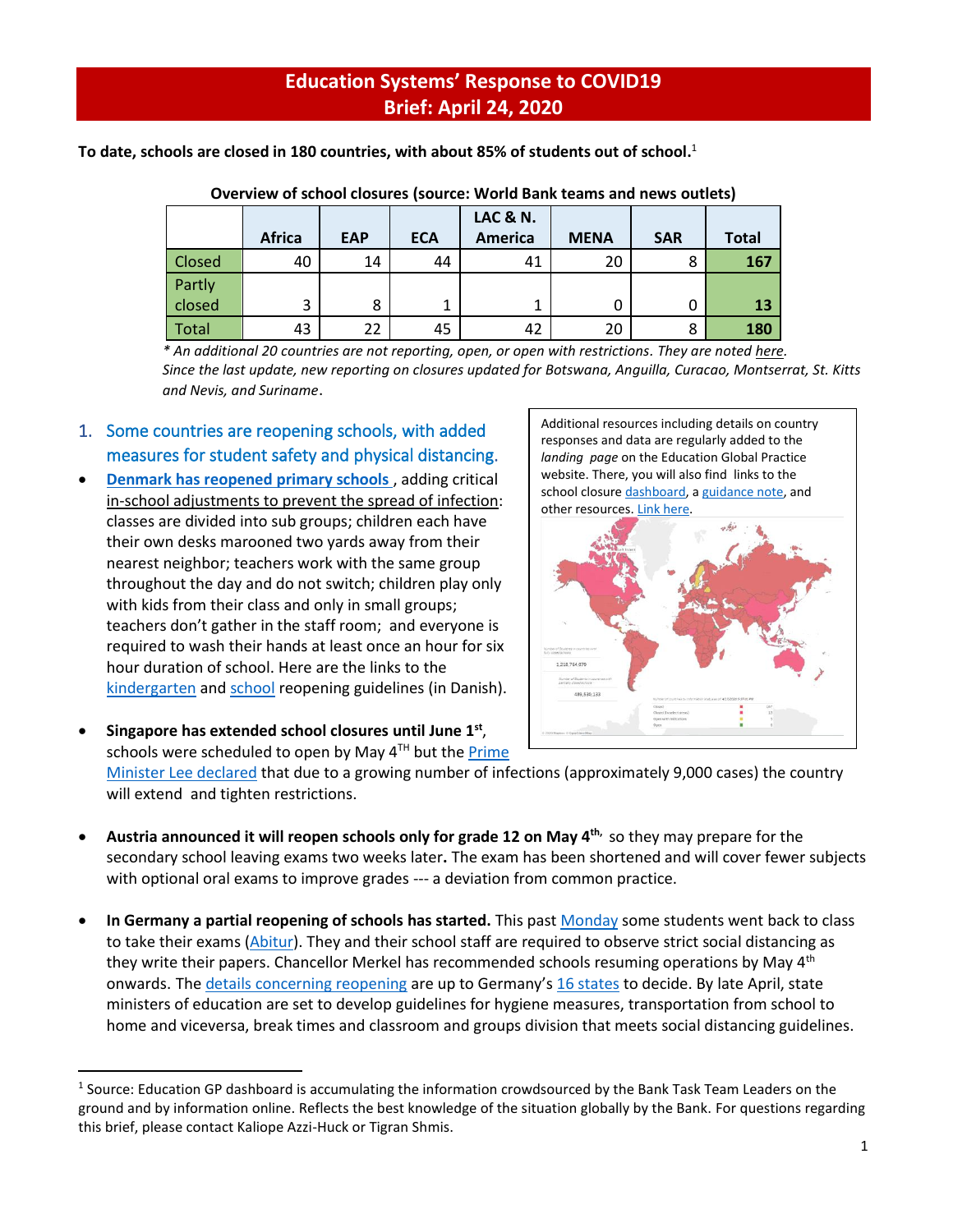- **France and the Netherlands plan to re-open primary schools by early May.** In [France,](https://www.theguardian.com/world/2020/apr/21/lockdown-eased-netherlands-and-france-plan-to-re-open-primary-schools) children aged 5 to 10 will return to classess on May 11<sup>th</sup>. President Macron, has *clarified today that parents will get the final word* and may not send their children back to class if they are worried about their health. The rest of children will follow in staggered age groups with no more than 15 students or less allowed in classrroms. By May 25<sup>th</sup> all primary, secondary and lycée students would be back to school. In the [Netherlands](https://www.theguardian.com/world/2020/apr/21/lockdown-eased-netherlands-and-france-plan-to-re-open-primary-schools) primary school will reopen on May 11 following the advice of their infectious decease control instititute, secondary schools could follow by June if no more outbreaks take place.
- **Japan was moved to the category of "partly closed"** with regards to status of schools. Although the Government announced school year start on April 10<sup>th</sup>, only 38% of educational institutions (including kindergarten until secondary schools) started the year across the country. The low % is due to the government's parallel announcement of State of Emergency in 7 major provinces (including Tokyo).
- While schools in **Finland** remain closed, the **[Government has established a task force to study the impact of](http://ncee.org/what-we-do/center-on-international-education-benchmarking/round-up/)  [school closures on student wellbeing](http://ncee.org/what-we-do/center-on-international-education-benchmarking/round-up/)**. The TF's recommendations to help mitigate long-term psychological effects include: investments in more arts and art education, coursework assignments that enforce students' management of their own time, and exploring ways that work-based (hands-on) learning could be done digitally.
- 2. Remote Learning is expanding with benefits and challenges
- Among countries with closed school systems that are reporting information, 143 have moved to some type of remote learning. 71% are using using at least a combination of paper-based, radio, television, or online modes to deliver lessons through varied channels. The "*Brief Highlight*" box below showcases three countries that are delivering the national curriculum during school closures in multiple ways. *Annex 1 provides a breakdown of the different remote learning modes used in each country*.



*Source: World Bank Education COVID19 Response Database*

• A main concern in many countries, and of WB Education teams engaged in TA and operational activities is an increase in inequality of opportunity. In better off families, children and young people will have a space to work, a digital device, internet connection, textbooks and materials. Even in MICs, broadband access at hom is less than 50% (and of heterogeneous quality), and much lower in LOI Relying only on online resources, will increase the already large learning gaps beyween the rich an the poo . So a multimodal strategy, relying on TV and radio to deliver content, as well as smartphones and SMS to communicates with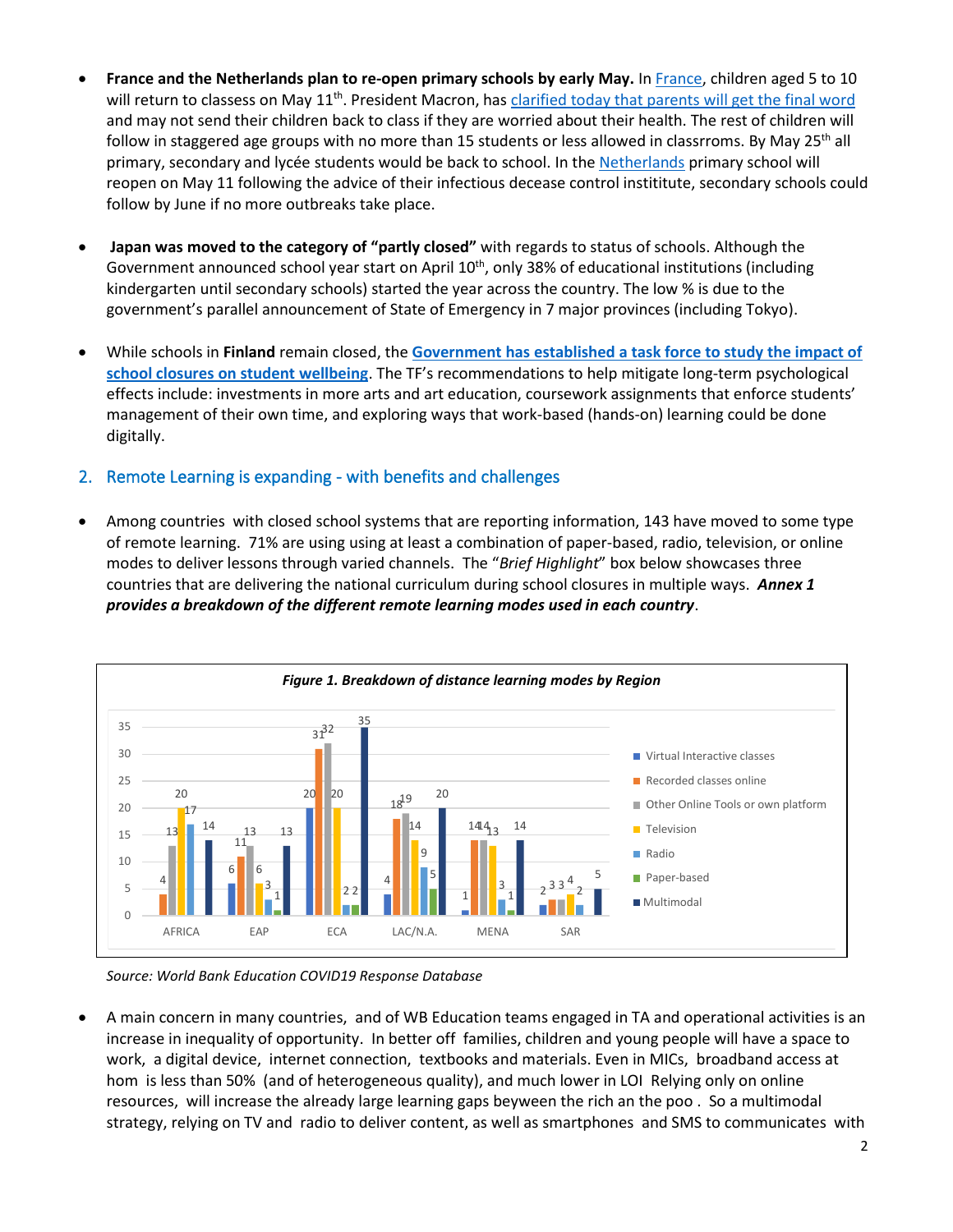teachers and parents, is needed to improve chances of low income students of staying engaged with the education process.

A [New York Times survey](https://www.nytimes.com/2020/03/30/learning/has-your-school-switched-to-remote-learning-how-is-it-going-so-far.html) of students learning online shows that the student body has not been conditioned for exclusive remote learning. Younger children require adult supervision and guidance and many older students, are more likely to be struggling to grasp materials, follow lessons, while older students are feeling increasingly alone.

## *Brief Highlight – Using Multiple Modes of Remote Learning Argentina, India, Kenya*

**Argentina'** *[Seguimos Educando](https://www.argentina.gob.ar/noticias/se-suman-contenidos-seguimos-educando)* is the national remote learning program. It offers on-demand digital educational materials and resources on the Ministry of Education's [Educ.ar](https://www.educ.ar/) website. A section on the website, called " class of the day," provides a daily plan for learning as well as a collection of virtual reality videos in 360° format to provide an immersive educational experience. For those without connectivity access or personal devices, educational programming is broadcast 14 hours per day on television, and 7 hours a day on radio. The cotent is aligned with the "class of the day" content found on Ministry's website. Finally, television and radio programming is also supplemented with "notebooks" packed with learning resources that have been delivered to student homes.

**India's approach** includes multiple platforms, some offered by the government while others ar run by organizations. The *[DIKSHA](https://diksha.gov.in/help/getting-started/sign-in/)* portal (available online and offline) contains e-Learning content for students, teachers, and parents. Content includes video lessons, worksheets, e-textbooks and assessments, in multiple languages and aligned to the curriculum. The e- textbooks are available on an app and contain QR codes that help students navigate to additional resources. Then there is *e[-Pathshala](http://epathshala.nic.in/)*, a learning application for classes 1 to 12 in multiple languages, also provides books, videos, audio, etc. for students, educators and parents. The *Swayam platform*  hosts 1900 complete courses for classes 9-12 and higher education, including teaching videos, weekly assignments, exams and credit transfers. On television, *Swayam Prabha* is comprised of 32 Direct To Home (DTH) channels available nationally and devoted to telecasting educational programs round the clock. Their content includes courses for classes 9-12, higher education, vocational education, teacher training as well as out-of-school children.

**Kenya education** is rapidly innovating. To provide wider internet coverage, the Government of Kenya has agreed with private partners to deploy [Google's Loon Balloons](https://www.nation.co.ke/news/Google-Loon-Balloons-airborne-in-Kenyan-space/1056-5513162-unc58cz/index.html) carrying 4G base stations over Kenyan airspace. A single balloon can provide internet connectivity across an 80km-diameter area. On the content side, the Government has developed *EduTV Kenya -a* [YouTube channel](https://www.youtube.com/channel/UCByj0XrDmb0UDUui63EOnhA) which carries education programming livestream and on-demand. The government has also made electronic copies of textbooks available for free on th[e Kenya Education](https://kec.ac.ke/) Cloud for all students. Lastly, for those without access to electronics or connectivity, radio and TV broadcast lessons on daily basis.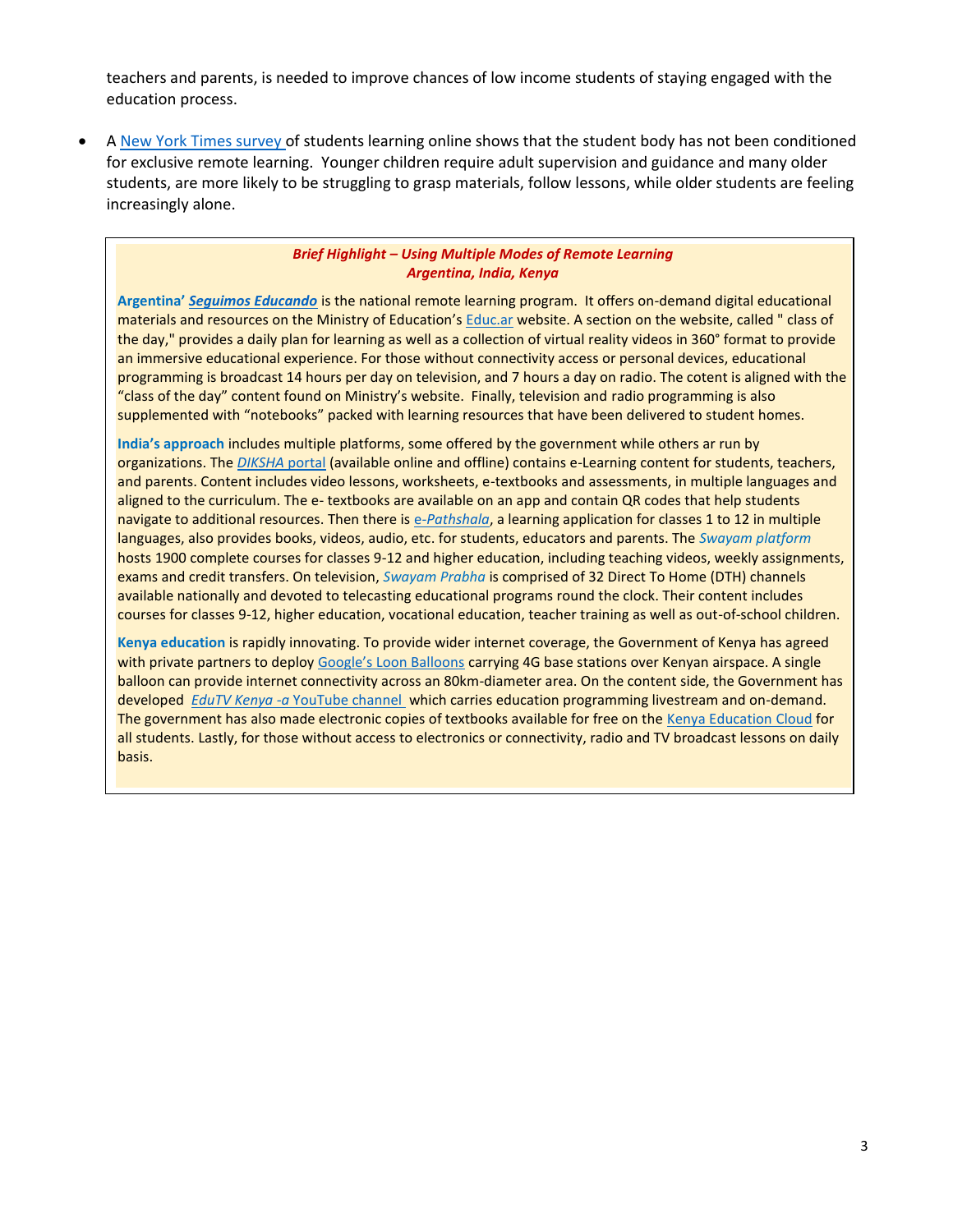## **Annex 1 – Breakdown of Remote Learning Approaches by Country**

*(based on information received by April 23, 2020.)*

| <b>Region</b>           | <b>Country</b>              | Multi modal<br>(# of modes<br>used) | <b>Virtual</b><br><b>Interactive</b><br>classes | <b>Recorded</b><br>classes online | <b>Other</b><br>Online<br><b>Tools</b> | <b>Television</b> | Radio                      | Paper-<br>based |
|-------------------------|-----------------------------|-------------------------------------|-------------------------------------------------|-----------------------------------|----------------------------------------|-------------------|----------------------------|-----------------|
| <b>Summary</b>          |                             |                                     |                                                 |                                   |                                        |                   |                            |                 |
|                         | (out of 143 countries)      | 102 (71%)                           | 33(23%)                                         | 81 (57%)                          | 95 (66%)                               | 75 (54%)          | 35 (26%)                   | 10 (6%)         |
| <b>AFRICA</b>           | Angola                      |                                     |                                                 |                                   |                                        | 1                 |                            |                 |
| <b>AFRICA</b>           | <b>Burkina Faso</b>         |                                     |                                                 |                                   |                                        | $\mathbf 1$       |                            |                 |
| <b>AFRICA</b>           | Cabo Verde                  |                                     |                                                 |                                   |                                        |                   | $\mathbf 1$                |                 |
| <b>AFRICA</b>           | Cameroon                    |                                     |                                                 |                                   |                                        | $\mathbf 1$       |                            |                 |
| <b>AFRICA</b>           | Central African<br>Republic | $\overline{2}$                      |                                                 |                                   |                                        | $\mathbf 1$       | $\mathbf 1$                |                 |
| AFRICA                  | Chad                        |                                     |                                                 |                                   | $\mathbf{1}$                           |                   |                            |                 |
| <b>AFRICA</b>           | Congo, Dem.                 |                                     |                                                 |                                   |                                        |                   |                            |                 |
|                         | Rep.                        | 3                                   |                                                 |                                   | $1\,$                                  | $\mathbf{1}$      | $1\,$                      |                 |
| <b>AFRICA</b>           | Congo, Rep.                 |                                     |                                                 |                                   |                                        | $\mathbf{1}$      |                            |                 |
| <b>AFRICA</b>           | Cote d'Ivoire               |                                     |                                                 |                                   | $\mathbf 1$                            |                   |                            |                 |
| AFRICA                  | Ethiopia                    | $\overline{\mathbf{3}}$             |                                                 |                                   | $\mathbf{1}$                           | $\mathbf 1$       | $\mathbf{1}$               |                 |
| <b>AFRICA</b>           | Gambia, The                 |                                     |                                                 |                                   |                                        | $\mathbf{1}$      |                            |                 |
| <b>AFRICA</b>           | Ghana                       |                                     |                                                 |                                   |                                        | $\mathbf{1}$      |                            |                 |
| <b>AFRICA</b>           | Kenya                       | $\overline{a}$                      |                                                 | $\mathbf 1$                       | $\mathbf 1$                            | $\mathbf{1}$      | $\mathbf 1$                |                 |
| <b>AFRICA</b>           | Liberia                     | $\overline{2}$                      |                                                 | $\mathbf{1}$                      | $\mathbf{1}$                           |                   |                            |                 |
| <b>AFRICA</b>           | Madagascar                  |                                     |                                                 |                                   |                                        | $\mathbf 1$       |                            |                 |
| <b>AFRICA</b>           | Mali                        |                                     |                                                 |                                   |                                        | $\mathbf{1}$      |                            |                 |
| <b>AFRICA</b>           | Mauritania                  |                                     |                                                 |                                   |                                        |                   | $1\,$                      |                 |
| <b>AFRICA</b>           | Mauritius                   | 4                                   |                                                 | $\mathbf{1}$                      | $\mathbf{1}$                           | $\mathbf{1}$      | $\mathbf{1}$               |                 |
| <b>AFRICA</b>           | Mozambique                  | 3                                   |                                                 |                                   |                                        | $\mathbf{1}$      | $\overline{2}$             |                 |
| <b>AFRICA</b>           | Niger                       |                                     |                                                 |                                   |                                        |                   | 1                          |                 |
| <b>AFRICA</b>           | Nigeria                     | 3                                   |                                                 |                                   | $\mathbf 1$                            | $\mathbf{1}$      | $\mathbf 1$                |                 |
| <b>AFRICA</b>           | Rwanda                      | $\overline{2}$                      |                                                 |                                   | $\mathbf{1}$                           |                   | $\mathbf{1}$               |                 |
| <b>AFRICA</b>           | Sao Tome and                |                                     |                                                 |                                   |                                        |                   |                            |                 |
|                         | Principe                    |                                     |                                                 |                                   |                                        | $\mathbf 1$       |                            |                 |
| <b>AFRICA</b>           | Senegal                     | $\overline{2}$                      |                                                 |                                   | $\mathbf{1}$                           | $\mathbf{1}$      |                            |                 |
| <b>AFRICA</b>           | Seychelles                  |                                     |                                                 | $\mathbf{1}$                      |                                        |                   |                            |                 |
| <b>AFRICA</b>           | Sierra Leone                | $\overline{2}$                      |                                                 |                                   | $\mathbf 1$                            |                   | $\mathbf{1}$               |                 |
| <b>AFRICA</b>           | South Africa                |                                     |                                                 |                                   | $\mathbf{1}$                           |                   |                            |                 |
| <b>AFRICA</b>           | South Sudan<br>Tanzania     | $\sqrt{2}$                          |                                                 |                                   |                                        | $\mathbf{1}$      | 1                          |                 |
| AFRICA<br><b>AFRICA</b> | Uganda                      | $\overline{2}$                      |                                                 |                                   | $\mathbf 1$                            |                   | $\mathbf 1$<br>$\mathbf 1$ |                 |
| <b>AFRICA</b>           | Zambia                      |                                     |                                                 |                                   |                                        | $\mathbf{1}$      |                            |                 |
| AFRICA                  | Zimbabwe                    | $\overline{2}$                      |                                                 |                                   |                                        | $\mathbf 1$       | $\mathbf 1$                |                 |
|                         |                             |                                     |                                                 |                                   |                                        |                   |                            |                 |
|                         |                             |                                     |                                                 |                                   |                                        |                   |                            |                 |
| EAP                     | Cambodia                    |                                     |                                                 | $\mathbf 1$                       |                                        |                   |                            |                 |
| EAP                     | China                       | $\overline{4}$                      | $\mathbf 1$                                     | $\mathbf 1$                       | $\mathbf 1$                            | $\mathbf 1$       |                            |                 |
| EAP                     | Fiji                        | $\overline{2}$                      |                                                 |                                   | $\mathbf 1$                            |                   | $\mathbf 1$                |                 |
| EAP                     | Hong Kong SAR,              |                                     |                                                 |                                   |                                        |                   |                            |                 |
|                         | China                       | 3                                   | $\mathbf{1}$                                    | $\mathbf{1}$                      | $\mathbf{1}$                           |                   |                            |                 |
| EAP                     | Indonesia                   | 3                                   | $\mathbf{1}$                                    | $\mathbf 1$                       | $\mathbf 1$                            |                   |                            |                 |
| EAP<br>EAP              | Japan<br>Kiribati           | 3                                   | $\mathbf{1}$                                    | $\mathbf 1$                       | $\mathbf 1$                            |                   |                            |                 |
|                         |                             |                                     |                                                 | $\mathbf{1}$                      | $\mathbf 1$<br>$\mathbf 1$             |                   |                            |                 |
| EAP<br>EAP              | Korea, Rep.<br>Malaysia     | $\mathsf{3}$<br>$\overline{2}$      | $1\,$                                           |                                   | $\mathbf{1}$                           | $\mathbf{1}$      |                            |                 |
| EAP                     | Maldives                    | $\overline{\mathbf{3}}$             |                                                 |                                   | $\mathbf{1}$                           | $\mathbf 1$       | $\mathbf 1$                |                 |
| EAP                     | Mongolia                    | $\overline{2}$                      |                                                 | $\mathbf 1$                       |                                        | $\mathbf{1}$      |                            |                 |
| EAP                     | New Zealand                 | $\overline{2}$                      |                                                 | $\mathbf 1$                       | $\mathbf 1$                            |                   |                            |                 |
| EAP                     | Philippines                 | $\overline{2}$                      |                                                 | $\mathbf 1$                       | $\mathbf 1$                            |                   |                            |                 |
| EAP                     | Singapore                   | 3                                   | $\mathbf{1}$                                    | $\mathbf 1$                       | $\mathbf 1$                            |                   |                            |                 |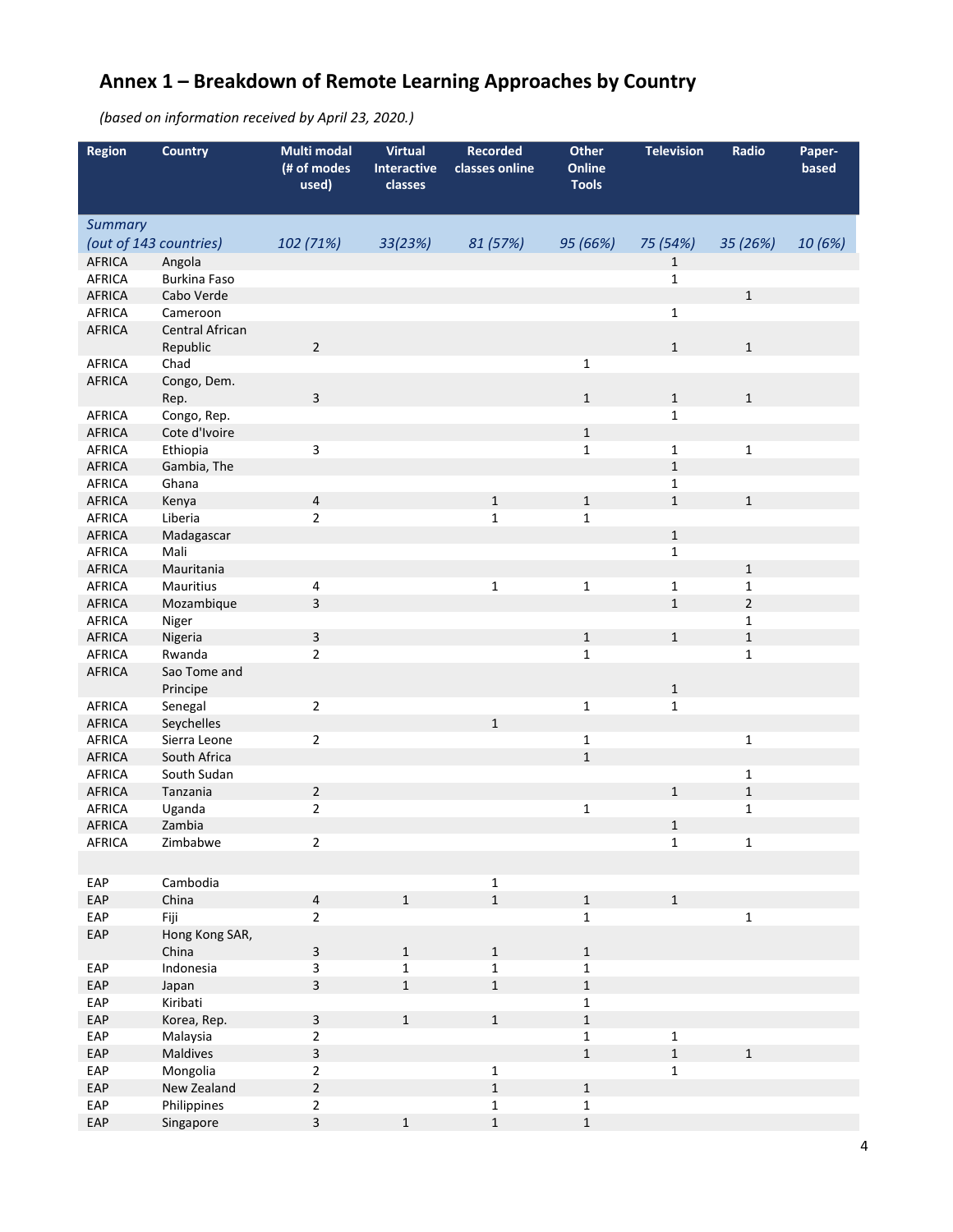| EAP        | Thailand               |                         |              |              |              |              |              |              |
|------------|------------------------|-------------------------|--------------|--------------|--------------|--------------|--------------|--------------|
| EAP        | Timor-Leste            | 5                       |              | $\mathbf{1}$ | $\mathbf{1}$ | $\mathbf{1}$ | $\mathbf{1}$ | $\mathbf{1}$ |
| EAP        | Vietnam                |                         |              |              |              | 1            |              |              |
| <b>ECA</b> | Albania                |                         |              |              |              |              |              | $\mathbf{1}$ |
| <b>ECA</b> | Armenia                | $\overline{2}$          |              | $\mathbf 1$  | $\mathbf{1}$ |              |              |              |
|            |                        |                         |              | $\mathbf 1$  | $\mathbf 1$  |              |              |              |
| <b>ECA</b> | Austria                | 3                       |              |              |              | $\mathbf 1$  |              |              |
| <b>ECA</b> | Azerbaijan             | 3                       | $\mathbf 1$  | $\mathbf 1$  |              | $\mathbf{1}$ |              |              |
| <b>ECA</b> | Belgium                | $\overline{2}$          |              | $\mathbf{1}$ | $\mathbf 1$  |              |              |              |
| <b>ECA</b> | Bosnia and             |                         |              |              |              |              |              |              |
|            | Herzegovina            | 3                       |              | $\mathbf{1}$ | $\mathbf 1$  | $\mathbf 1$  |              |              |
| <b>ECA</b> | <b>Bulgaria</b>        | $\overline{\mathbf{4}}$ | $\mathbf 1$  | $\mathbf 1$  | $\mathbf 1$  | $\mathbf 1$  |              |              |
| <b>ECA</b> | Croatia                | 4                       | $\mathbf 1$  | $\mathbf 1$  | $\mathbf 1$  | $\mathbf{1}$ |              |              |
| <b>ECA</b> | Cyprus                 |                         |              | $\mathbf 1$  |              |              |              |              |
| <b>ECA</b> | Czech Republic         |                         |              |              |              | $\mathbf{1}$ |              |              |
|            |                        | $\overline{2}$          |              |              | $\mathbf 1$  |              |              |              |
| <b>ECA</b> | Denmark                | 3                       | $\mathbf{1}$ | $\mathbf 1$  | $\mathbf 1$  |              |              |              |
| <b>ECA</b> | Estonia                | $\overline{2}$          | $\mathbf{1}$ |              | $\mathbf 1$  |              |              |              |
| <b>ECA</b> | Finland                | $\overline{2}$          | $\mathbf 1$  |              | $\mathbf 1$  |              |              |              |
| <b>ECA</b> | France                 | 3                       | $\mathbf{1}$ | $\mathbf 1$  | $\mathbf 1$  |              |              |              |
| <b>ECA</b> | Georgia                | 3                       | $\mathbf{1}$ |              | $\mathbf{1}$ | $\mathbf 1$  |              |              |
| <b>ECA</b> | Germany                | 2                       | $\mathbf 1$  |              | $\mathbf 1$  |              |              | $\mathbf{1}$ |
| <b>ECA</b> | Greece                 | 3                       | $\mathbf{1}$ |              | $\mathbf{1}$ | $\mathbf{1}$ |              |              |
|            |                        |                         |              |              |              |              |              |              |
| <b>ECA</b> | Hungary                |                         |              | $\mathbf 1$  |              |              |              |              |
| <b>ECA</b> | Iceland                |                         |              | $\mathbf 1$  |              |              |              |              |
| <b>ECA</b> | Ireland                |                         |              | $\mathbf 1$  |              |              |              |              |
| <b>ECA</b> | Italy                  | 4                       | $\mathbf 1$  | $\mathbf 1$  | $\mathbf 1$  | $\mathbf 1$  |              |              |
| <b>ECA</b> | Kazakhstan             | 4                       |              | $\mathbf{1}$ | $\mathbf{1}$ | $\mathbf{1}$ |              | $\mathbf 1$  |
| <b>ECA</b> | Kyrgyz Republic        | 3                       |              | $\mathbf 1$  | $\mathbf 1$  | $\mathbf{1}$ |              |              |
| <b>ECA</b> | Latvia                 | $\overline{2}$          | $\mathbf 1$  |              | $\mathbf 1$  |              |              |              |
| <b>ECA</b> | Lithuania              |                         |              | $\mathbf 1$  |              |              |              |              |
| <b>ECA</b> |                        | $\mathbf 2$             |              |              |              |              |              |              |
|            | Luxembourg             |                         | $\mathbf 1$  | $\mathbf{1}$ |              |              |              |              |
| <b>ECA</b> | Moldova                | $\overline{\mathbf{4}}$ | $\mathbf 1$  | $\mathbf 1$  | $1\,$        | $\mathbf 1$  |              |              |
| <b>ECA</b> | North                  |                         |              |              |              |              |              |              |
|            | Macedonia              |                         |              |              |              |              |              |              |
|            |                        | 4                       |              | $\mathbf 1$  | $\mathbf 1$  | $\mathbf{1}$ | $\mathbf 1$  |              |
| <b>ECA</b> | Norway                 | $\overline{2}$          | $\mathbf{1}$ | $\mathbf 1$  |              |              |              |              |
| <b>ECA</b> | Poland                 |                         |              | $\mathbf 1$  |              |              |              |              |
|            |                        | $\mathbf 2$             |              |              | $\mathbf 1$  |              |              |              |
| <b>ECA</b> | Portugal               | $\overline{2}$          | $\mathbf 1$  |              | $\mathbf 1$  |              |              |              |
| <b>ECA</b> | Romania                | 3                       | $\mathbf{1}$ |              | $\mathbf 1$  | $\mathbf 1$  |              |              |
| <b>ECA</b> | Russian                |                         |              |              |              |              |              |              |
|            | Federation             | 4                       | $\mathbf{1}$ | $\mathbf 1$  | $\mathbf{1}$ | $\mathbf{1}$ |              |              |
| <b>ECA</b> | Serbia                 | 4                       |              | $\mathbf 1$  | $\mathbf 1$  | $\mathbf 1$  | $\mathbf 1$  |              |
| <b>ECA</b> | Slovak Republic        | $\overline{c}$          | $\mathbf 1$  |              | $\mathbf 1$  |              |              |              |
| ECA        | Slovenia               | $\overline{c}$          | $\mathbf 1$  |              | $\mathbf 1$  |              |              |              |
| ECA        | Spain                  | $\overline{3}$          |              | $\mathbf 1$  | $\mathbf 1$  | $\mathbf 1$  |              |              |
|            |                        |                         |              |              |              |              |              |              |
| ECA        | Sweden                 |                         |              | $\mathbf{1}$ |              |              |              |              |
| $\sf ECA$  | Switzerland            |                         |              | $\mathbf 1$  |              |              |              |              |
| ECA        | Turkey                 | $\mathsf{3}$            |              | $\mathbf 1$  | $\mathbf 1$  | $\mathbf 1$  |              |              |
| ECA        | Ukraine                | $\overline{2}$          |              | $\mathbf 1$  |              | $\mathbf{1}$ |              |              |
| ECA        | United Kingdom         | $\mathbf{2}$            |              | $\mathbf 1$  | $\mathbf 1$  |              |              |              |
| ECA        | Uzbekistan             | $\mathbf{3}$            |              | $\mathbf 1$  | $\mathbf 1$  | $\mathbf 1$  |              |              |
| LAC/N.A.   | Argentina              | 5                       |              | $\mathbf 1$  | $\mathbf 1$  | $\mathbf 1$  | $\mathbf{1}$ | $\mathbf{1}$ |
| LAC/N.A.   | Aruba                  |                         |              |              | $\mathbf 1$  |              |              |              |
| LAC/N.A.   | Bahamas, The           |                         |              | $\mathbf 1$  |              |              |              |              |
|            | Belize                 |                         |              | $\mathbf 1$  |              |              |              |              |
| LAC/N.A.   |                        | $\overline{2}$          |              |              | $\mathbf 1$  |              |              |              |
| LAC/N.A.   | Brazil                 | $\overline{2}$          |              | $\mathbf 1$  | $\mathbf 1$  |              |              |              |
| LAC/N.A.   | Canada                 | 3                       | $\mathbf 1$  | $\mathbf 1$  | $\mathbf 1$  |              |              |              |
| LAC/N.A.   | Chile                  | 3                       |              | $\mathbf{1}$ | $\mathbf 1$  | $\mathbf{1}$ |              |              |
| LAC/N.A.   | Colombia               | $\overline{\mathbf{4}}$ |              | $\mathbf 1$  | $\mathbf 1$  | $\mathbf 1$  | $\mathbf{1}$ |              |
| LAC/N.A.   | Costa Rica             | 4                       |              | $\mathbf 1$  | $\mathbf 1$  | $\mathbf 1$  |              | $\mathbf 1$  |
| LAC/N.A.   | Dominican              |                         |              |              |              |              |              |              |
|            | Republic               | $\overline{\mathbf{4}}$ |              | $\mathbf 1$  | $\mathbf 1$  | $\,1\,$      | $\mathbf{1}$ |              |
| LAC/N.A.   | Ecuador<br>El Salvador | 4                       |              | $\mathbf 1$  | $\mathbf 1$  | $\mathbf 1$  | $\mathbf 1$  |              |